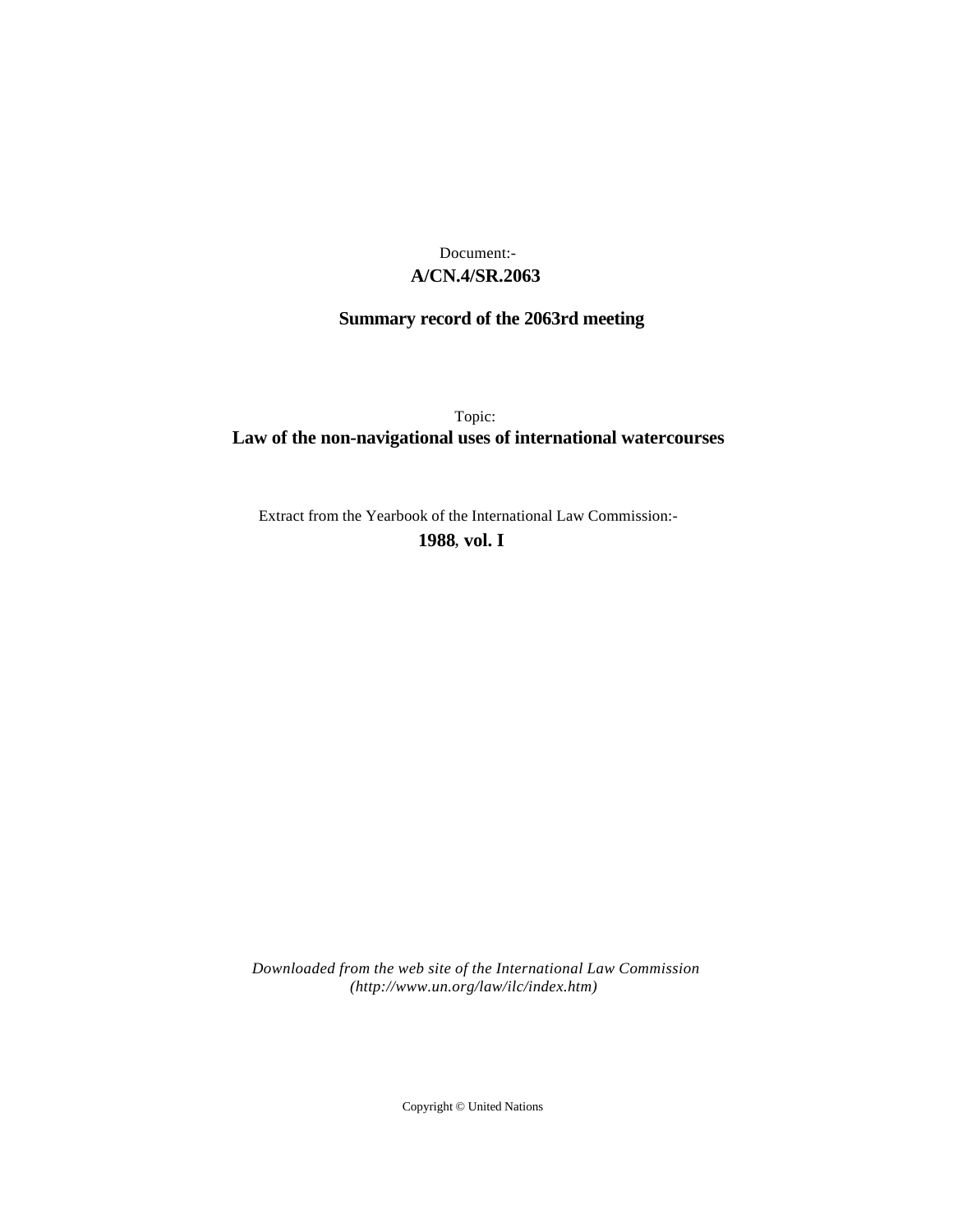tention that article 16 should cover that situation. Under article 18, however, a State would be under the obligation to notify other watercourse States and to take appropriate measures of protection to prevent further harm. It should be noted that pollution due to cattle was the result of a human activity and not a natural phenomenon; that type of pollution would be covered by article 16.

41. Mr. Barboza had also raised the question of the possible *erga omnes* effect of the provisions of article 17 and of their relationship with the provisions of articles 21 and 23 of part 1 of the draft articles on State responsibility. In reply, he drew attention to paragraph (6) of his comments on article 16, to the effect that there was no intention to establish a régime of strict liability, but rather "one of due diligence to see that appreciable harm is not caused to other watercourse States".

42. Nor was there any intention to give an *erga omnes* effect to the obligations under article 17. In that regard, he drew attention to article 5 of part 2 of the draft articles on State responsibility, which defined the term "injured State" for the purposes of those articles. In that definition, the term "injured State" was said to cover, *inter alia,* a State party to the treaty which had been violated, where the obligation was expressly stipulated "for the protection of the collective interests of the States parties". The concept of "collective interests" was not clearly defined, but the idea embodied in paragraph 2 *(e)* (iii) of article 5 of part 2 of those draft articles was in clear contradistinction from that in article 19 of part 1 of that draft. He himself drew a very sharp distinction between the level of responsibility envisaged in his proposed article 17 and that contemplated in the aforementioned article 19. The obligations which flowed from the two provisions were entirely different. Those under article 19 on State responsibility had an *erga omnes* effect, but those under draft article 17 now under discussion certainly did not. Article 17 imposed an obligation akin to that under article 5 of part 2 of the draft articles on State responsibility, in which the focus was on collective interests.

43. Mr. YANKOV asked the Special Rapporteur whether the protection against pollution as defined in paragraph 1 of article 16 was intended also to cover the protection of natural amenities. He also wished to know whether pollution by radioactivity was covered.

44. Mr. McCAFFREY (Special Rapporteur) said that the reference at the end of paragraph 1 of article 16 to "the conservation or protection of the environment" would seem to cover natural amenities in the broad sense. Admittedly, it was not altogether clear to what extent those amenities would be protected. Some clarification could be introduced in the commentary.

45. On the second question, he thought that the reference to "any physical, chemical or biological alteration" covered pollution by radioactivity. The commentary could explain that point, but consideration might also be given to introducing the words "substances or energy" in the text of article 16 at an appropriate place.

46. The CHAIRMAN announced that the meeting would rise to enable the Drafting Committee to meet.

*The meeting rose at 11.40 a.m.*

### **2063rd MEETING**

*Thursday, 16 June 1988, at 10 a.m.*

*Chairman:* Mr. Leonardo DIAZ GONZALEZ

*Present:* Mr. Al-Khasawneh, Mr. Al-Qaysi, Mr. Arangio-Ruiz, Mr. Barboza, Mr. Barsegov, Mr. Beesley, Mr. Bennouna, Mr. Calero Rodrigues, Mr. Francis, Mr. Graefrath, Mr. Koroma, Mr. Mahiou, Mr. McCaffrey, Mr. Ogiso, Mr. Pawlak, Mr. Sreenivasa Rao, Mr. Razafindralambo, Mr. Reuter, Mr. Roucounas, Mr. Sepiilveda Gutierrez, Mr. Shi, Mr. Thiam, Mr. Tomuschat, Mr. Yankov.

**The law of the non-navigational uses of international watercourses** *(continued)* **(A/CN.4/406 and Add.l and 2,<sup>1</sup>** A/CN**.4/412 and Add.l and 2,<sup>2</sup> A/CN.4/ L.420, sect. C, ILC(XL)/Conf.Room Doc.l and Add.l)**

[Agenda item 6]

FOURTH REPORT OF THE SPECIAL RAPPORTEUR *(continued)*

PART V OF THE DRAFT ARTICLES:

ARTICLE 16 [17] (Pollution of international watercourse[s] [systems])

ARTICLE 17 [18] (Protection of the environment of international watercourse[s] [systems]) *and*

ARTICLE 18 [19] (Pollution or environmental emergencies)<sup>3</sup> (continued)

1. Mr. CALERO RODRIGUES said that he hesitated to speak at such an early stage of the discussion on draft article 16, since he disagreed with the Special Rapporteur on some points and had doubts with regard to the article. While sharing the view that pollution was the most serious problem arising in connection with international watercourses, he did not attach the same importance to the article as did the Special Rapporteur and some other members of the Commission. In his view, a single article on pollution was either too little or too much: too little if the Commission intended to develop rules on pollution, and too much if it considered that pollution was not different from other causes of harm.

2. As it stood, article 16 contained a definition (para. 1) and two rules (paras. 2 and 3). The definition, unlike those proposed by the previous special rap-

**<sup>1</sup> Reproduced in** *Yearbook . . . 1987,* **vol. II (Part One).**

**<sup>2</sup> Reproduced in** *Yearbook . . . 1988,* **vol. II (Part One).**

**<sup>&#</sup>x27; For the texts, see 2062nd meeting, para. 2.**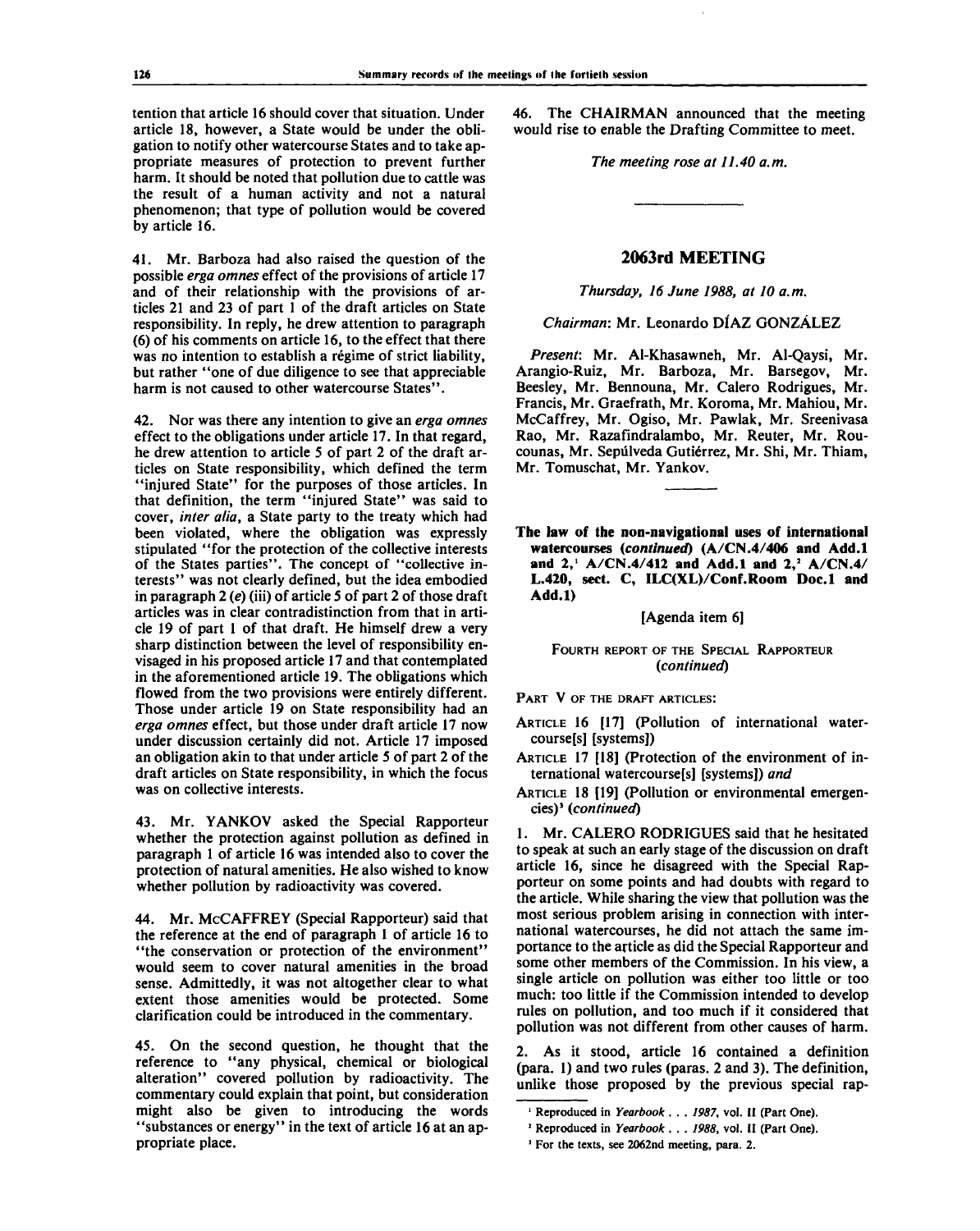porteurs, did not indicate that "alteration in the composition or quality of the waters" was the result of the introduction by man of certain substances or elements in those waters. Consequently the provision applied also to those cases where alteration was the result of the withdrawal of certain substances. For example, the construction of the Aswan Dam had meant that certain elements which had fertilized lands downstream of the dam were no longer carried down the Nile, with the result that crops, as well as Mediterranean fishing, had suffered. It would therefore be better if the notion of introduction were reinstated, making the definition less broad; the formulation suggested by the Special Rapporteur in his report (A/CN.4/412 and Add.l and 2, footnote 207) might be used for that purpose.

3. Paragraph 2 of article 16 set forth the obligation not to cause appreciable harm to other watercourse States or to the ecology of the watercourse. That obligation already appeared, as regarded other States, in article 8, and as regarded the ecology of the watercourse, in article 6 and article 7, paragraph  $1$  (e). Thus the paragraph merely reaffirmed the obligation not to cause appreciable harm, and he wondered whether, if pollution was to be treated separately from other causes of harm, it should not receive rather fuller treatment. It would be noted that the Special Rapporteur envisaged drafting some additional articles.

4. In paragraph (6) of his comments, the Special Rapporteur said that the intention was not that the State in which the pollution originated should be held liable for any appreciable harm caused by that pollution, but simply to affirm the obligation to exercise due diligence. Personally, he did not think that was sufficient and remained unconvinced by the explanations drawn from the work of Pierre Dupuy and Johan G. Lammers. The exercise of due diligence might limit, but did not exclude, liability. As in the case of injurious consequences arising out of acts not prohibited by international law, anyone whose polluting activity caused appreciable harm should incur liability for that harm even if he had exercised due diligence.

5. In paragraph (13) of the comments, the Special Rapporteur, discussing the question of the relationship between harm and equitable utilization, concluded that the exception of equitable use did not apply to harm caused by pollution. Actually, the same should be true of all other forms of harm, for it was difficult to imagine that equitable utilization could cause appreciable harm to other States or to the environment. J. G. Lammers, quoted in paragraph (15) of the comments, appeared to take the same view in saying that there was "hardly any evidence of State conduct which would be in line with the no substantial harm principle . . . but not with the principle of equitable utilization". The no harm principle should prevail over the principle of equitable utilization; and the obligation to exercise due diligence, to which the Special Rapporteur reverted in paragraph (17) of the comments, was not sufficient for the purposes of drafting an effective provision on the subject.

6. The second obligation, set out in paragraph 3 of article 16, was to engage in consultation with a view to approving lists of substances or species the introduction of which into the waters of the international watercourse was to be prohibited, limited, investigated or monitored. The usefulness of preparing such lists of polluting substances was not in doubt, but should they be the sole object of consultations among States? Other articles provided for exchanges of data and information, consultations and negotiations, and the Commission might well draw on them when dealing with the specific problem of pollution. In his report *(ibid.*, para. 91), the Special Rapporteur indicated that he might prepare further articles, in particular on the exchange of data and information relating to pollution and the environment and on the concerted development of regimes of pollution control and environmental protection. Since the exchange of data and information was already covered by article 10 and the principle of the development of concerted régimes by article 9, it would seem logical to adapt those general provisions to the case of pollution.

7. Lastly, the Commission should consider article 16 in the light of the draft articles as a whole in order to decide whether pollution should form the subject of special provisions and, if so, how they should be connected with more general provisions, on the obligation to avoid causing appreciable harm, on exchange of information, and on consultation. Should a special régime be provided for consultations on pollution, or should the provisions on the exchange of information be sufficiently broad as to encompass the problem of pollution? The question needed to be considered. In his view, the problem of pollution, important as it was, did not seem to be so specific as to warrant totally separate treatment from other issues. In any case, article 16, as drafted, failed to meet the needs of the draft articles as a whole.

Mr. BEESLEY said that draft article 16 raised fundamental issues concerning the duties of States with respect to pollution and, by bringing out that aspect of the subject, demonstrated the need for a multilateral approach to the law of international watercourses. For that reason, while recognizing the validity of Mr. Calero Rodrigues's reasoning, he considered that a separate chapter should be devoted to pollution and that, in the particular case under consideration, pollution warranted special treatment.

9. All States had an interest in the creation of a régime applicable to all international rivers, if only because the ecosystem of the biosphere was indivisible; rivers flowed into oceans, and consequently pollution could affect States other than watercourse States. The proposed article reflected the increasing interdependence of States, as well as the interpenetration of different branches of international law, of national and international law, and of bilateral and multilateral rules.

10. The Special Rapporteur had sought to achieve a balance with other topics on the Commission's agenda, such as State responsibility and liability for injurious consequences arising out of acts not prohibited by international law, as was necessary in order to produce an integrated system of law rather than a series of independent and sometimes contradictory conventions.

11. Article 16 was well grounded in State practice, judicial decisions and treaty law. The Special Rap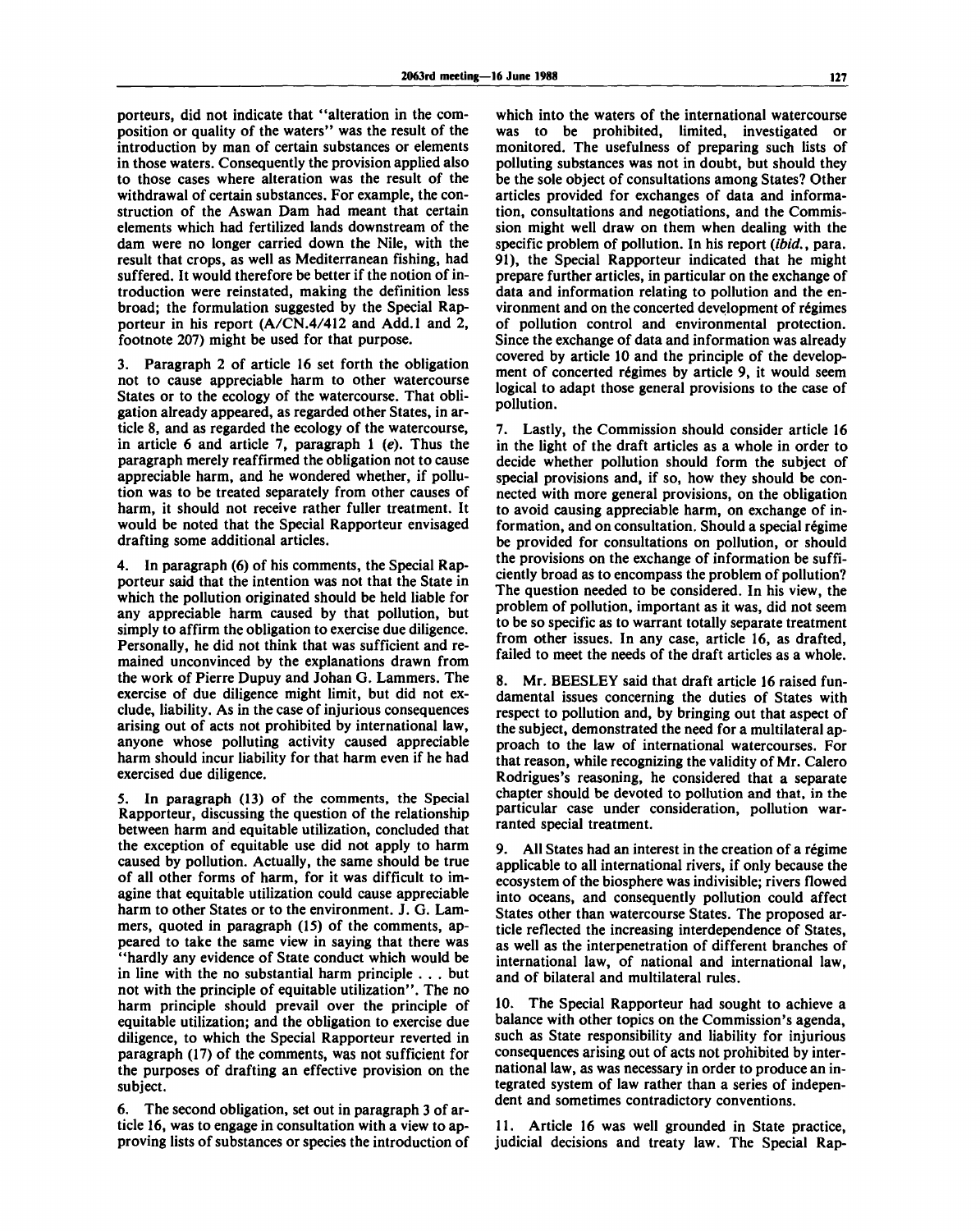porteur was right to refer to Principles 21 and 22 of the Stockholm Declaration and to the provisions of part XII of the 1982 United Nations Convention on the Law of the Sea, which imposed upon States a positive obligation to preserve the marine environment as well as obligations specifically concerning land-based sources of pollution, particularly through rivers (articles 194, 207, paras. 1 and 4, and 213). As to whether those provisions reflected customary law, no State, either signatory or non-signatory, had denied them. The number of signatories was unprecedented, namely 159. While it should not be necessary to refer in that connection to article 18 of the 1969 Vienna Convention on the Law of Treaties, it was worth recalling that it provided that:

**A State is obliged to refrain from acts which would defeat the object and purpose of a treaty when:**

*(a)* **it has signed the treaty or has exchanged instruments constituting the treaty subject to ratification, acceptance or approval, until it shall have made its intention clear not to become a party to the treaty; . . .**

12. The Special Rapporteur thus had good reason for including provisions on pollution in the draft. However, if the Commission decided to present those provisions in a special chapter, it should bring them into line with other provisions of the draft in the manner suggested by Mr. Calero Rodrigues.

With regard to the definition of pollution given in paragraph 1 of article 16, he agreed with Mr. Calero Rodrigues that the term "alteration" could also be understood to cover the extraction of substances; conversely, however, he was inclined to think that precisely for that reason the wider definition was preferable to the formulation suggested in the report *(ibid.,* footnote 207).

14. The Special Rapporteur had attempted in paragraph 2 to provide a basis for standard-setting by using the words "to cause appreciable harm to other watercourse States or to the ecology of the international watercourse [system]". Ideally, any harm ought to be forbidden, but in practice that could never be possible. As a framework agreement, the draft convention could not lay down precise standards, but acceptable standards based on available scientific and technical knowledge should be provided in the form of black lists/grey lists and, if those standards were exceeded, that would by definition constitute appreciable harm. The criterion of "appreciable harm" was adequate to avoid giving the impression that the standards could be elastic, although of course they might vary between different regimes, places and points in time. The Commission was certainly capable of working out a satisfactory formulation. For the time being, and bearing in mind the necessity for a process of negotiating specific watercourse agreements and devising specific standards, he could accept the Special Rapporteur's term of "appreciable harm" as providing sufficient guidance.

15. While he generally agreed with Mr. Calero Rodrigues's remarks on the interrelationship between the concept of appreciable harm and that of equitable utilization, his own conclusion was somewhat different. If an activity caused appreciable harm to a watercourse State or to the ecology of the watercourse, it could on no account be consistent with equitable utilization. Some might see that as an argument for eliminating the provision on pollution, but he personally thought the subject sufficiently important to warrant separate treatment.

16. As to some points raised by Mr. Barboza (2062nd meeting), the 1982 United Nations Convention on the Law of the Sea did indeed provide a series of specific obligations relating to the areas beyond the jurisdiction of any State. It might be asked whether such provisions had any point if there was no one to assert the rights recognized by them. Perhaps the paradox could be resolved by considering that all States were responsible for the planet as a whole and exercised a form of custodianship over the natural environment. That idea was currently gaining ground, more particularly in connection with outer space.

17. Paragraph 3 of article 16 underscored the need to identify the most dangerous forms of pollution and envisaged the possibility of establishing a list of prohibited substances or species. The actual contents of such lists should be left to specific watercourse agreements and should be both specific and flexible, for the lists would have to be reviewed periodically in the light of new technological developments. Joint fact-finding groups and international water management commissions could play a useful role in that connection. Without wishing to reopen a complicated debate, he wondered whether the Commission should not seek to draw on expert advice; if it wanted to define pollution, its formulation had to be irreproachable.

18. There might be some virtue in further reinforcing the obligation to consult, set out in paragraph 3, for consultation, especially through mechanisms such as joint commissions, was particularly important in the establishment and updating of black and grey lists. The Special Rapporteur seemed ready to develop further his analysis of the problem.

19. Lastly, it was difficult to envisage a text—whether guiding principles or a framework convention of a binding nature—that did not contain a provision on pollution. On that specific subject, which was entirely within its purview, the Commission could at least demonstrate to the international community the possibility of a multilateral approach.

20. Mr. GRAEFRATH congratulated the Special Rapporteur on his excellent fourth report (A/CN.4/412 and Add. 1 and 2), which very properly stressed the need to protect the environment, to fight pollution and to safeguard the quality of water, a natural resource which was becoming increasingly scarce.

21. The material assembled by the Special Rapporteur demonstrated clearly the existence of a considerable gap between the opinion of experts, the proposals of nongovernmental organizations and the resolutions of international organizations on the one hand, and the existing law on the other. In support of that remark, he cited the language employed in passages of treaties between Pakistan and India and between Canada and the United States of America. In addition, he pointed out that a draft convention against international watercourse pollution had been pending since 1974 at the Council of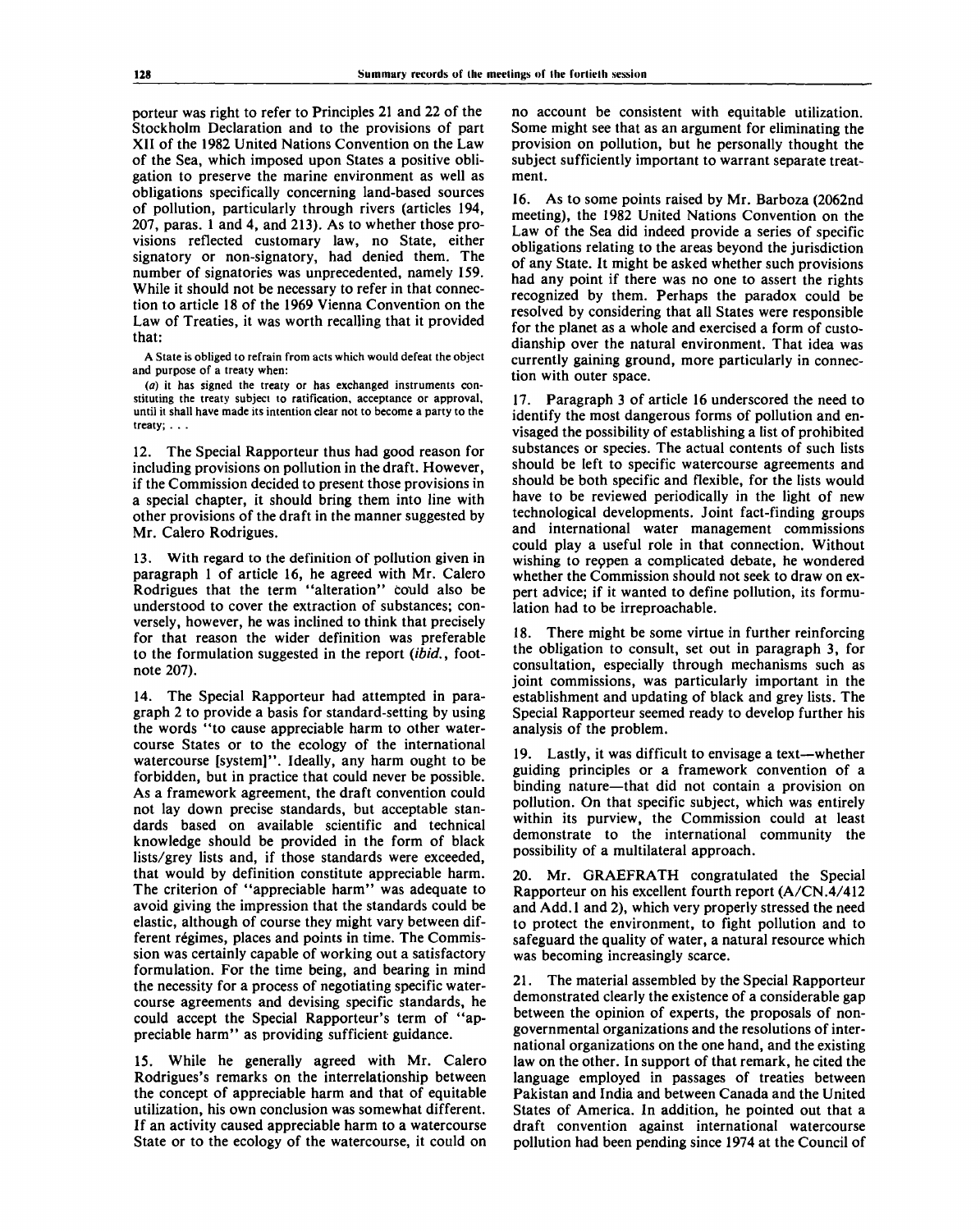Europe and drew attention to the careful wording of the relevant provisions of the 1982 United Nations Convention on the Law of the Sea, particularly article 207.

22. On that point, therefore, there was a wide gap between what constituted the law and what was considered to be the law—as shown by the cautious approach reflected in the report of the Experts Group on Environmental Law and its "General principles concerning natural resources and environmental interferences", which were proposed as elements for a draft convention *{ibid.,* para. 75). The Commission, however, was not mandated to draft a lofty proclamation of desirable goals: it was called upon to draft a framework convention to help States in their endeavours to protect watercourses and to co-operate for that purpose. To that end, the Commission should try to bridge the gap between existing law and desirable law, without losing sight of the fact that it was seeking above all to promote the progressive development of international law. It was therefore necessary that the proposed rules should, first and foremost, be feasible under existing circumstances and, in addition, should prove acceptable to a large number of States. That would be so if the rules were based on reasonable premises and if they were applicable in the context of international co-operation.

23. Draft article 16 set out a definition and a prohibition. It did not seem a good idea to combine those two elements in a single article and to confine the substance of the article to a naked prohibition. Article 10 [15] [16]<sup>4</sup> began with a general rule, stating the duty to co-operate in relation to planned measures. Since the aim of the draft convention was to organize co-operation between watercourse States and enable them both to protect and to make the best use of the watercourse, it would perhaps be preferable to formulate a rule on cooperation at the beginning of the provisions on pollution.

24. The rule in question would specify the general duty already stated in article 9 [10]<sup>5</sup> with regard to the "adequate protection of an international watercourse [system]". That was all the more necessary since article 9, as now worded, was extremely general in scope and did not adequately identify the area covered by the concrete obligation to co-operate. The former Special Rapporteur, Mr. Evensen, had begun chapter IV of his draft (Environmental protection, pollution, health hazards, natural hazards, safety and national and regional sites) with a provision which defined in a more detailed and precise manner the obligation of watercourse States to take, individually and in co-operation, "to the extent possible", the necessary measures to protect the environment" not only against man-made pollution but also against pollution from natural causes. He had not limited the provision to a prohibition.

25. Furthermore, to proclaim at the beginning of part V of the draft articles the principle of the duty to cooperate would also be consistent with the structure of the provisions of the 1982 United Nations Convention on the Law of the Sea, and in particular with the approach adopted in article 194 (paras. 1 and 2) and article 207, which dealt precisely with co-operation among States in combating pollution. That method had the merit of being realistic, because it took as its starting point the existing situation. In his view, it would be advisable to follow the various examples which he had cited and which also had the advantage of having been accepted by States.

26. It was also necessary to consider not only the prevention of pollution, but also the abatement of existing pollution. They were two very different aspects of one and the same problem, but both of them called for a concerted effort on the part of watercourse States. The Special Rapporteur referred to that problem in paragraph (10) of his comments on article 16, but without making the distinction in question or introducing it into the text of the article itself. In paragraph (11), however, he admitted that States showed a "tendency to allow each other a reasonable period of time" to comply with their obligations. While that statement was true, it did not give a complete picture of State practice. Nearly all watercourse agreements which contained detailed provisions on pollution necessarily drew a distinction between existing pollution and new pollution, if only for the reason that different measures were necessary in the two cases. Again, it could not be assumed that any State would be prepared to accept a rule which from today would convert the existing practice into an internationally wrongful act. A State would be more likely to accept an obligation to reduce existing pollution in order to mitigate the harm it caused, in keeping with the means at its disposal or in co-operation with other States. That was why existing treaties often used phrases such as "as far as practicable" or "to make maximum efforts" or "using for this purpose the best practicable means at their disposal and in accordance with their capabilities". Other treaties set priorities in establishing lists of polluting products, beginning with the most dangerous or toxic contaminants—a solution to which the Special Rapporteur had given some thought but which was only reflected in paragraph 3 of the draft article under consideration.

27. He therefore proposed that article 16 should start by stating a general rule providing for co-operation in reducing, preventing and controlling watercourse pollution in order to abate and prevent harmful effects and to ensure adequate protection of the ecological environment. Such a formula was consonant with the approach reflected in article 10 of the General principles adopted by the Experts Group on Environmental Law, which the Special Rapporteur himself quoted in his report *(ibid.*, para. 75).

28. Such an approach would be especially necessary if the proposed broad definition of pollution were to be accepted. The Special Rapporteur should explain the difference between the "detrimental effects" spoken of in paragraph 1, which characterized pollution, and the "appreciable harm" mentioned in paragraph 2, which was used as a criterion for a wrongful act. The difference must be considerable, because the Special Rapporteur stated in paragraph (4) of his comments that paragraph 2 of the article "does not proscribe all pollution" and that it was only "when such pollution

*<sup>4</sup>*  **Article adopted by the Drafting Committee, see 2071st meeting, para. 6, below.**

**<sup>5</sup>**  *Idem,* **see 2070th meeting, para. 71.**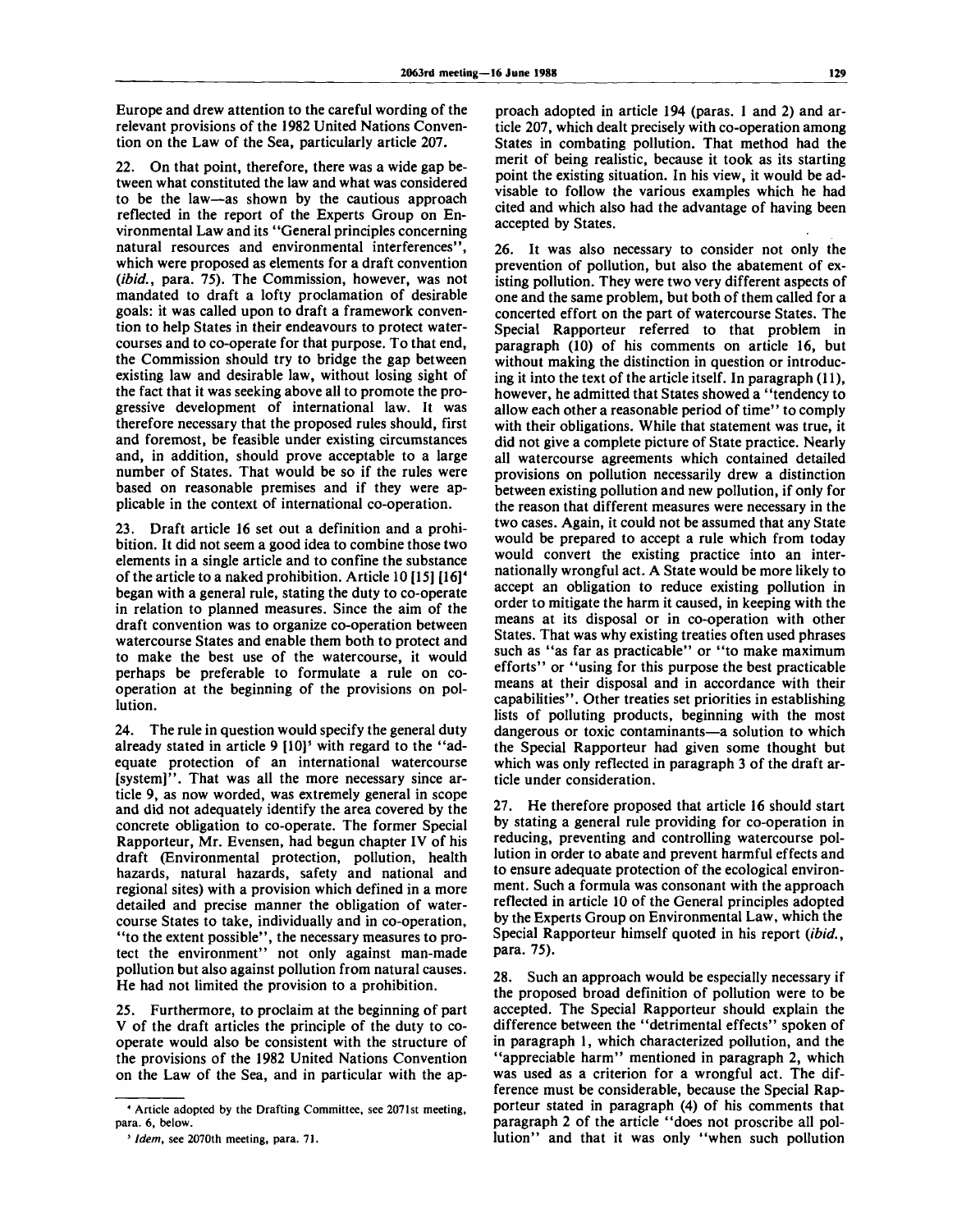causes appreciable harm to another watercourse State that it becomes internationally wrongful". It therefore seemed that paragraph 1 dealt with pollution which produced detrimental effects to human health or safety but without causing appreciable harm within the meaning of paragraph 2. While it was perhaps useful to rely on a very general definition of pollution, it was all the more necessary to be careful in formulating the obligation incumbent upon States and the definition of pollution damage that triggered State responsibility. It was not sufficient to formulate a prohibition which practically made State responsibility a result of not having prevented pollution.

29. Paragraph 2 of article 16 prohibited pollution that caused "appreciable harm", a term used in article 8 [9], which the Commission had already examined.<sup>6</sup> In both cases, the rule looked like a strict liability rule. It referred to appreciable harm as a factual event and not to the violation of a right. That was a considerable departure from the proposal of the previous Special Rapporteur, Mr. Evensen, which had expressly related the appreciable harm to the rights and interests of other watercourse States. The present Special Rapporteur explained in paragraph (6) of his comments that his formula, in paragraph 2, was not intended as a rule of strict liability but as referring to the duty of due diligence. Did that mean that a State which caused appreciable harm would be committing an internationally wrongful act only if it had not fulfilled its duty of due diligence in the use of the watercourse—in other words, if it had violated the obligations laid down in article 6? In that case, the State in question would be bound to cease the polluting activity, to undo the damage caused and to compensate the injured parties—at least under the terms of article 21 of the General principles adopted by the Experts Group on Environmental Law *(ibid.).* But the Group considered even substantial harm—which according to the Special Rapporteur was more than appreciable harm—only as entailing liability, meaning a duty to ensure that compensation was provided for.

30. According to the experts, substantial harm was harm that was not "minor" or "insignificant". For his part, the Special Rapporteur explained that "appreciable" harm meant harm that was "significant—i.e. not trivial or inconsequential—but less than substantial". In the Special Rapporteur's view, for appreciable harm to exist, there "must be an actual impairment of use, injury to health or property, or a detrimental effect upon the ecology of the watercourse". It should be noted in that connection that the expression "detrimental effect" was the one used in the English version to define pollution, so that it was difficult to draw a distinction between "appreciable harm" and "detrimental effect". When therefore the Special Rapporteur made "appreciable harm" the criterion for the wrongfulness of an activity and the threshold of State responsibility, he was formulating an extremely rigid rule.

31. The problem was obvious: one Special Rapporteur used "appreciable harm" to define liability, and the other used it as the criterion for State responsibility. In

other words, what was considered a lawful activity under one topic was wrongful under another. The explanations given by the present Special Rapporteur in paragraphs (6) to (8) of his comments did not shed any light on the question. Unfortunately, "appreciable harm" as such was not a proper criterion for determining that a State had not acted with due diligence and had therefore incurred responsibility. What would happen in a case in which a State had taken the necessary administrative and legislative measures but was none the less at the origin of pollution which caused appreciable harm? State responsibility could not simply result from appreciable harm caused: it presupposed a breach of the obligation to prevent the harm and that the harm was due to the failure of the preventive measures. All that presupposed an obligation of the State to make impact assessments, to take preventive measures, etc., all of which could not be couched in a single phrase stating simply that States must not "cause or permit" the pollution of international watercourses.

32. Several times, the Special Rapporteur referred to article 9, now article 8 [9], seeing it as a rule which established the responsibility of the State causing appreciable harm by violating the rights or infringing the agreed standards of equitable and reasonable use laid down in article 6. However, such a content could not be deduced from the wording of either article 8 [9] or article 16, paragraph 2.

33. Furthermore, in paragraph (13) of his comments the Special Rapporteur proposed a different interpretation of the wording of article 16: the expression "appreciable harm" should not be related to article 6, which set forth the rights and the duties of watercourse States in regard to equitable and reasonable use of a watercourse, but should be understood as an independent rule. In other words, causing appreciable pollution harm would be regarded as being *per se* inequitable and unreasonable. The act would be wrongful, and would entail State responsibility even if the State had fulfilled the obligation of due diligence. In view of the broad definition of pollution and the extremely low threshold of harm, the proposed rule would be very rigid and would be unlikely to command acceptance by States. It would also be confusing to use identical wording to define different régimes of State responsibility, which had nothing in common except for the fact that they both looked like liability rules built on causing harm without violating an international obligation.

34. The Special Rapporteur stated in paragraph (11) of his comments that the "list" approach was "not appropriate in a framework instrument". Personally, he was not at all convinced of the truth of that statement, since much depended on how the list was used. It might very well be possible to recommend that States should, in fighting existing pollution, start with the elimination of the most toxic substances. Such a goal could be achieved quite efficiently with the help of a list. It was common practice, but the Special Rapporteur accepted that approach in paragraph 3 of the article only if it was requested by a State. In that case, the Special Rapporteur seemed to accept a distinction between existing and new pollution. He even envisaged that pollution by certain substances should not be prohibited but only

**<sup>6</sup> Idem, para. 34.**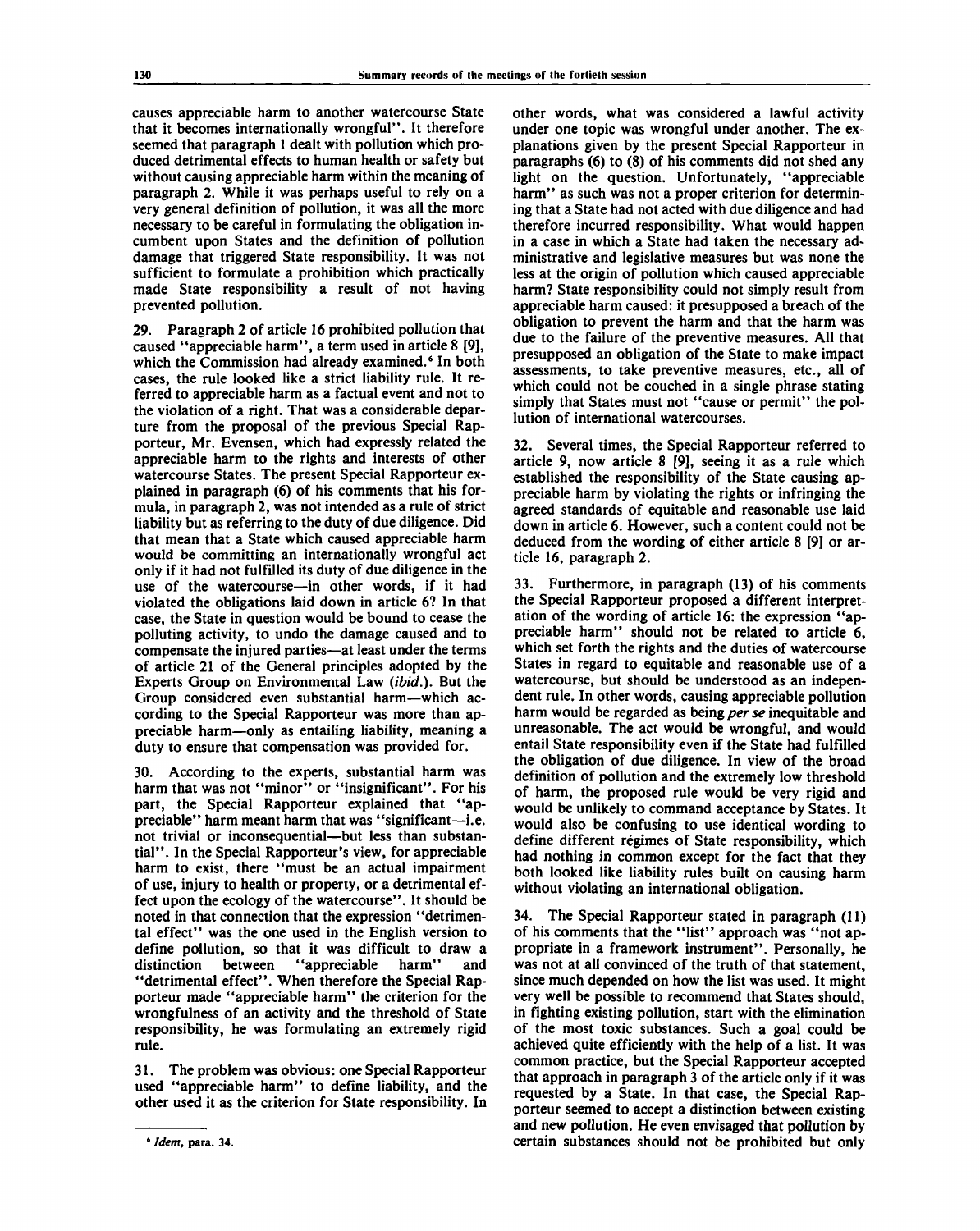limited, investigated or monitored, and did not entail State responsibility or the obligation to make reparation in accordance with paragraph 2. The fact remained that existing pollution could not be ignored, nor could it be eliminated by a mere prohibition. The list approach was particularly useful in that respect. It was therefore necessary not only to specify that lists could be prepared at the request of States but also to encourage that practice, which was a useful form of co-operation.

35. Mr. YANKOV, stressing the importance of the protection and conservation of the environment of watercourses, said that more than 80 per cent of marine pollution came from land-based sources and almost all of that came from rivers. The situation was particularly critical for enclosed and semi-enclosed seas. Yet the number of international agreements containing provisions on that subject was very limited, and the provisions were themselves very general in nature. By way of example, he cited the relevant provisions of the 1958 Convention concerning Fishing in the Waters of the Danube, the 1961 Protocol concerning the Establishment of an International Commission to Protect the Moselle against Pollution, the 1963 Act regarding Navigation and Economic Co-operation between the States of the Niger Basin, and the 1968 European Agreement on the Restriction of the Use of Certain Detergents in Washing and Cleaning Products. It was exceptional to find provisions as precise as those of the 1976 Convention on the Protection of the Rhine against Chemical Pollution, with annexes containing lists of pollutants classified according to their harmfulness.<sup>7</sup>

36. First of all, the very notion of "protection of the environment" had to be clarified. Traditionally, the term had been used to designate measures to reduce and control pollution hazards and damage. Today, however, the concept had become broader, and modern environmental law focused more on prevention and on the objectives of preservation; it was a matter not only of fighting existing pollution but of "preserving" the natural environment, in other words, preventing its future deterioration but also, where possible, improving its quality, a matter of particular importance in the case of watercourses. Those aspects of the issue would have to be taken into account in the definition of pollution, if indeed the Commission decided to include one in the draft article. In that connection he would suggest drawing on article 195 of the 1982 United Nations Convention on the Law of the Sea:

#### *Article 195. Duty not to transfer damage or hazards or transform one type of pollution into another*

In taking measures to prevent, reduce and control pollution of the marine environment, States shall act so as not to transfer, directly or indirectly, damage or hazards from one area to another or transform one type of pollution into another.

That provision was particularly relevant to watercourses, which by their nature were in perpetual movement. Similarly, the Commission could make use of paragraph 1 of article 196, a provision more concerned with the future:

#### *Article 196. Use of technologies or introduction of alien or new species*

1. States shall take all measures necessary to prevent, reduce and control pollution of the marine environment resulting from the use of technologies under their jurisdiction or control, or in the intentional or accidental introduction of species, alien or new, to a particular part of the marine environment, which may cause significant and harmful changes thereto.

37. He was however inclined to query the need for a definition, which would doubtless offer the advantage of highlighting the importance of the protection and preservation of the environment of international watercourses, and would contribute towards a more coherent presentation of the set of rules. Indeed, if no reference at all were made to pollution, it might be asked why that had not been done. However, the prevailing practice of States in the law of the sea, for example, was to provide a definition of pollution only in conventions specially dealing with protection of the environment; the United Nations Convention on the Law of the Sea formed an exception in that respect.

38. In any case, if a definition was thought necessary, it should appear in a separate article or, better still, in the part of the draft containing definitions. It should also be more in line with modern concepts of environmental law as evidenced by the most recent examples, such as the United Nations Convention on the Law of the Sea or certain regional conventions on the protection and preservation of the marine environment: the 1974 Helsinki Convention on the Protection of the Marine Environment of the Baltic Sea Area (art. 2, para. 1), the 1976 Barcelona Convention for the Protection of the Mediterranean Sea (art. 2 *(a)),* the 1978 Kuwait Regional Convention (art. 1 *(a)),* or the 1974 Paris Convention on the Prevention of Marine Pollution from Land-Based Sources (art. 1, para. 1).' Account should also be taken of the definition prepared by the Joint Group of Experts on the Scientific Aspects of Marine Pollution (GESAMP), which had become something of a model in the field.

39. Accordingly, the elements missing from the definition proposed in paragraph 1 of article 16 should be supplied by adding the following: *(a)* the idea—mentioned by Mr. Calero Rodrigues—of the introduction by man of substances or energy into the environment of watercourses (that would link up with the provisions of article 196 of the United Nations Convention on the Law of the Sea); *{b)* the concept of effects detrimental to all legitimate activities, such as fishing, leisure, health, etc., rather than merely to the use of the waters for any beneficial purpose, as was the case at present; (c) alteration in quality from the point of view of the utilization of the watercourses, which was one of the elements of the GESAMP definition; *(d)* the reduction of amenities. The Special Rapporteur should also give some thought to the question of alteration in the properties of the water, mentioned by Mr. Calero Rodrigues and Mr. Beesley.

40. With regard to the scope, content and legal implications of the obligations set out in paragraphs 2 and 3 of article 16, he considered that the provisions of part

<sup>7</sup> The texts of the instruments mentioned in this paragraph are reproduced in UNEP, *Selected Multilateral Treaties in the Field of the Environment,* Reference Series 3 (Nairobi, 1983).

Ibid.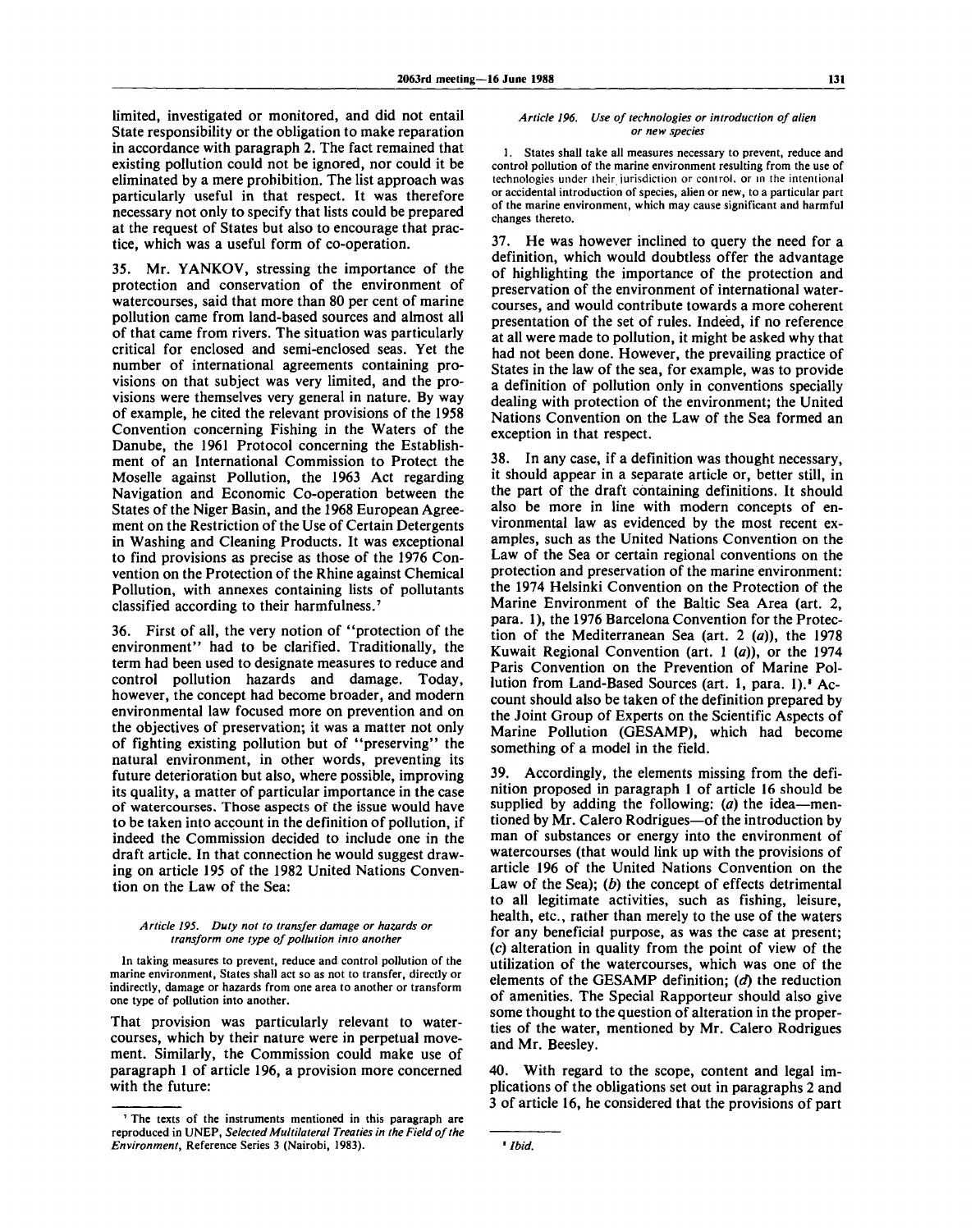XII of the United Nations Convention on the Law of the Sea, and particularly the basic principles of articles 192, 193 and 195, although formulated as general norms, nevertheless entailed legal obligations which were spelt out further on in the sections of the Convention on standard-setting, enforcement and safeguards.

41. As to paragraph 3, it was necessary, as Mr. Graefrath had said, to emphasize the importance of international co-operation. One way would be to add an article or a paragraph, based on article 195 of the United Nations Convention on the Law of the Sea, on the obligation not to transfer damage or hazards and not to transform one type of pollution into another. Such a provision would be useful, for in cases of accidental pollution the remedy might sometimes seem worse than the evil; such a question had arisen in the wake of accidents such as that of the *Torrey Canyon* (1967).

42. Paragraphs 2 and 3, as drafted, seemed sometimes to be merely the illustration—or the application to a specific field—of certain general principles, particularly those appearing in articles 6, 8 [9], 9 [10], and 10 [11] to 14 [15] of the draft. As Mr. Calero Rodrigues had pointed out, any duplication of general provisions by the provisions relating to the protection of the environment should be avoided.

43. The question of drawing up a black list had been raised. True, some conventions, particularly among those on the protection of the marine environment, contained lists of that kind (such was, for example, the case in the aforementioned 1974 Paris Convention). But the question was whether, in articles as general as those being considered, it was possible to include a list detailed enough to cover all sources of pollution in various watercourses using criteria such as persistence, bioaccumulation, radioactive impact, etc. The Commission might perhaps confine itself to stating in general terms that, in order to prevent, reduce and control pollution of the environment of a watercourse, States should, by agreement among themselves, adopt specific rules on various sources of pollution and harmful substances.

44. In addition to his suggestions with regard to the definition of pollution, he wished to propose some amendments to article 16: *(a)* it would seem more judicious to entitle part V "Protection of the environment of international watercourses"; *(b)* the word "ecology", in paragraph 2, was too vague; it would be preferable to speak of "ecosystems"; (c) the draft article in its present form was heterogeneous, containing, as it did, a definition as well as two obligations; it should be split up; *(d)* a distinction should be drawn in the obligations set forth in the text between responsibility for wrongful acts and the obligation to compensate harm, when the matter was not regulated by a particular convention.

45. In his opinion, article 16, together with members' comments and the Special Rapporteur's replies, could be referred to the Drafting Committee.

46. Mr. BEESLEY, noting that useful suggestions had been made concerning the definition of pollution, said that it might well be appropriate to have a section on definitions at the beginning of the whole set of draft articles, as in the United Nations Convention on the Law of the Sea.

47. While it was true that many regional agreements on international river systems were very general when they dealt with the preservation of the environment and the prevention of pollution, or laid down specific standards to be followed in the matter, they were very often hortatory on that issue. The Commission might therefore wish to suggest that more specific provisions were needed in that particular case, if all members agreed that the degradation of biological resources eventually affected the whole of mankind, and bearing in mind Mr. Yankov's comment that 80 per cent of the pollution of the marine environment came from landbased sources, and mainly from rivers.

48. He would have difficulty in interpreting part XII of the United Nations Convention on the Law of the Sea as being merely hortatory. The first obligation set forth in that part, which he regarded as a breakthrough in terms of the protection and preservation of the marine environment and the environment as a whole, was couched in the following terms: "States have the obligation to protect and preserve the marine environment." (art. 192); the article did not, however, say that States ought to co-operate. Article 193, of course, reflected Principle 21 of the Stockholm Declaration, stipulating the sovereign right of States to exploit their natural resources pursuant to their environmental policies, but adding, it should be noted, "in accordance with their duty to protect and preserve the marine environment". Paragraphs 1 and 2 of article 194 both opened with the words "States shall take", not "States should take" or "States ought to consider taking". Similarly, paragraph 3 contained the words "the measures taken  $\dots$  shall deal", while paragraph 3 (*a*) specifically referred to the release of toxic, harmful or noxious substances, especially those which were persistent, from land-based sources. Article 195, relating to the duty not to transfer damage or hazards or transform one type of pollution into another, contained the words "States shall act", while article 196 started with the words "States shall take all measures". In the light of such wording, it was difficult to see how the United Nations Convention on the Law of the Sea could be regarded as merely indicating guidelines of a hortatory nature.

49. It was an acknowledged fact that it was not possible to legislate for co-operation. Nevertheless, the United Nations Convention on the Law of the Sea went as far as it was possible to go in that direction. Article 197, which provided for co-operation on a global or regional basis, started with the words "States shall cooperate". He would not cite all the relevant articles in support of his proposition, but would simply draw attention to the opening words of article 200, concerning studies, research programmes and exchange of information and data, reading "States shall co-operate", although the second sentence of the article, starting with the words "They shall endeavour", was of a hortatory nature. Article 201, entitled "Scientific criteria for regulations", contained the same words, "States shall co-operate" and, while that article could not be interpreted to mean that all knowledge in that field was ripe